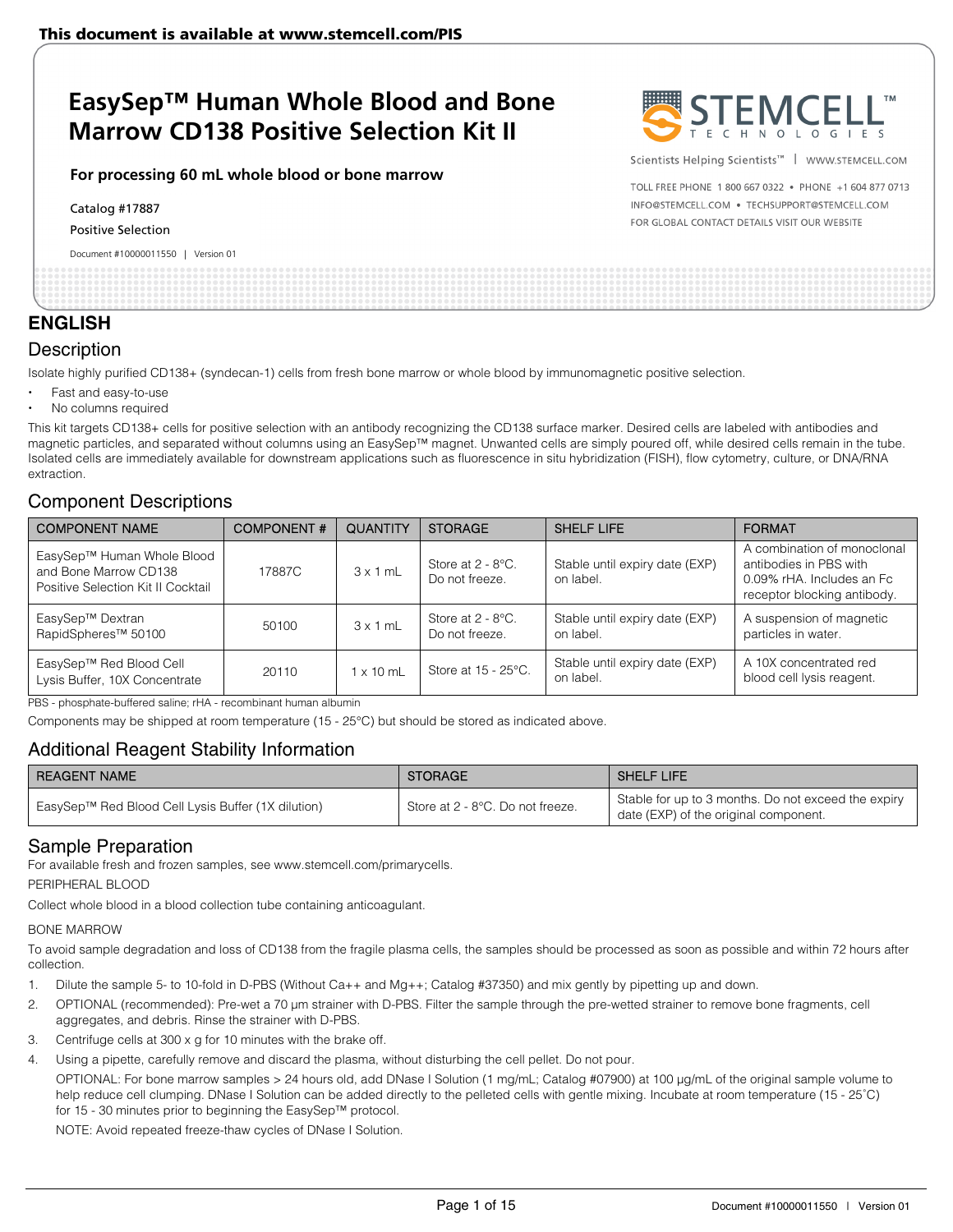

5. Resuspend the cell pellet with EasySep™ Buffer:

- If the sample has low cellularity, or if the sample volume is ≥ 2.5 mL, resuspend to the original sample volume.
- If the sample volume is < 2.5 mL and has high cellularity or cellularity is unknown, resuspend to twice the original sample volume.

### Recommended Medium

EasySep™ Buffer (Catalog #20144), RoboSep™ Buffer (Catalog #20104), or PBS containing 2% fetal bovine serum (FBS) and 1 mM EDTA. Medium should be free of Ca++ and Mg++.

### Directions for Use – Manual EasySep™ Protocols

See pages 1 and 2 for Sample Preparation and Recommended Medium. Refer to Tables 1 and 2 for detailed instructions regarding the EasySep™ procedure.

#### **Table 1. EasySep™ Human Whole Blood and Bone Marrow CD138 Positive Selection Kit II Protocol**

|                |                                                                                                                                                                                          | <b>EASYSEP™ MAGNET</b>                                                                                 |
|----------------|------------------------------------------------------------------------------------------------------------------------------------------------------------------------------------------|--------------------------------------------------------------------------------------------------------|
| <b>STEP</b>    | <b>INSTRUCTIONS</b>                                                                                                                                                                      | "The Big Easy" EasySep™ Magnet<br>(Catalog #18001)                                                     |
|                | Prepare sample within the volume range.                                                                                                                                                  | $0.5 - 4.5$ mL                                                                                         |
| 1              | Add sample to required tube.                                                                                                                                                             | 14 mL (17 x 95 mm) polystyrene round-bottom tube<br>(e.g. Catalog #38008)                              |
| $\overline{2}$ | Add 1X EasySep™ RBC Lysis Buffer to sample.                                                                                                                                              | Equal volume to sample                                                                                 |
| 3              | Add Selection Cocktail to sample.<br><b>NOTE: Do not vortex cocktail.</b>                                                                                                                | 25 µL/mL of diluted sample                                                                             |
|                | Mix and incubate.                                                                                                                                                                        | RT for 3 minutes                                                                                       |
| $\overline{4}$ | Vortex RapidSpheres™.<br>NOTE: Particles should appear evenly dispersed.                                                                                                                 | 30 seconds                                                                                             |
| 5              | Add RapidSpheres™ to sample.                                                                                                                                                             | 25 µL/mL of diluted sample                                                                             |
|                | Mix and incubate.                                                                                                                                                                        | RT for 3 minutes                                                                                       |
| 6              | Add recommended medium to top up the sample to the<br>indicated volume. Mix by gently pipetting up and down<br>$2 - 3$ times.                                                            | • Top up to 5 mL for diluted samples < 2.5 mL<br>• Top up to 10 mL for diluted samples $\geq$ 2.5 mL   |
|                | Place the tube (without lid) into the magnet and incubate.                                                                                                                               | RT for 10 minutes                                                                                      |
| $\overline{7}$ | Pick up the magnet, and in one continuous motion invert the<br>magnet and tube,* pouring off the supernatant. Remove the<br>tube from the magnet; this tube contains the isolated cells. | Discard supernatant                                                                                    |
| 8              | Add recommended medium to top up the sample to the<br>indicated volume. Mix by gently pipetting up and down<br>2 - 3 times.                                                              | • Top up to 5 mL for diluted samples $< 2.5$ mL<br>• Top up to 10 mL for diluted samples $\geq$ 2.5 mL |
|                | Place the tube (without lid) into the magnet and incubate.                                                                                                                               | RT for 3 minutes                                                                                       |
| 9              | Pick up the magnet, and in one continuous motion invert the<br>magnet and tube,* pouring off the supernatant. Remove the<br>tube from the magnet; this tube contains the isolated cells. | Discard supernatant                                                                                    |
| 10             | Repeat steps as indicated.                                                                                                                                                               | Steps 8 and 9<br>(total of 1 x 10-minute and 2 x 3-minute separations)                                 |
| 11             | Resuspend cells in desired medium. Be sure to collect cells<br>from the sides of the tube.                                                                                               | Isolated cells are ready for use                                                                       |

RT - room temperature (15 - 25°C)

\* Leave the magnet and tube inverted for 2 - 3 seconds, then return upright. Do not shake or blot off any drops that may remain hanging from the mouth of the tube.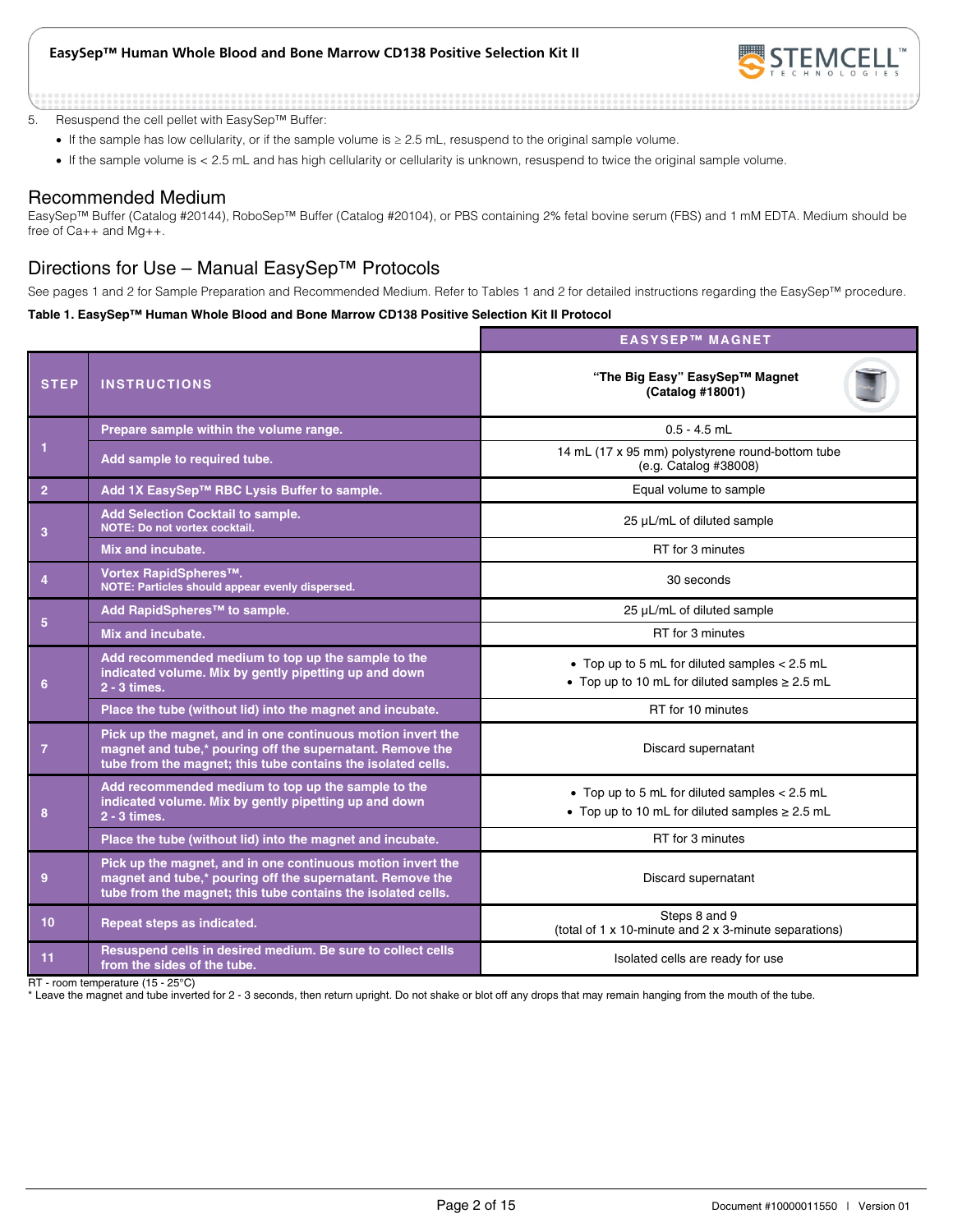

#### **Table 2. EasySep™ Human Whole Blood and Bone Marrow CD138 Positive Selection Kit II Protocol**

|                 |                                                                                                                                   | <b>EASYSEP™ MAGNET</b>                                                                                 |
|-----------------|-----------------------------------------------------------------------------------------------------------------------------------|--------------------------------------------------------------------------------------------------------|
| <b>STEP</b>     | <b>INSTRUCTIONS</b>                                                                                                               | EasyEights™ (Catalog #18103)                                                                           |
|                 |                                                                                                                                   | 14 mL tube                                                                                             |
|                 | Prepare sample within the volume range.                                                                                           | $0.5 - 4.5$ mL                                                                                         |
| $\mathbf{1}$    | Add sample to required tube.                                                                                                      | 14 mL (17 x 95 mm) polystyrene round-bottom tube<br>(e.g. Catalog #38008)                              |
| $\overline{2}$  | Add 1X EasySep™ RBC Lysis Buffer to sample.                                                                                       | Equal volume to sample                                                                                 |
| 3               | <b>Add Selection Cocktail to sample.</b><br>NOTE: Do not vortex cocktail.                                                         | 25 µL/mL of diluted sample                                                                             |
|                 | Mix and incubate.                                                                                                                 | RT for 3 minutes                                                                                       |
| $\overline{4}$  | Vortex RapidSpheres™.<br>NOTE: Particles should appear evenly dispersed.                                                          | 30 seconds                                                                                             |
| $5\phantom{.0}$ | Add RapidSpheres <sup>™</sup> to sample.                                                                                          | 25 µL/mL of diluted sample                                                                             |
|                 | Mix and incubate.                                                                                                                 | RT for 3 minutes                                                                                       |
| 6               | Add recommended medium to top up sample to the indicated<br>volume. Mix by gently pipetting up and down 2 - 3 times.              | • Top up to 5 mL for diluted samples $< 2.5$ mL<br>• Top up to 10 mL for diluted samples $\geq$ 2.5 mL |
|                 | Place the tube (without lid) into the magnet and incubate.                                                                        | RT for 10 minutes                                                                                      |
| $\overline{7}$  | Carefully pipette** (do not pour) off the supernatant. Remove the<br>tube from the magnet; this tube contains the isolated cells. | Discard supernatant                                                                                    |
| 8               | Add recommended medium to top up the sample to the indicated<br>volume. Mix by gently pipetting up and down 2 - 3 times.          | • Top up to 5 mL for diluted samples $< 2.5$ mL<br>• Top up to 10 mL for diluted samples $\geq 2.5$ mL |
|                 | Place the tube (without lid) into the magnet and incubate.                                                                        | RT for 5 minutes                                                                                       |
| 9               | Carefully pipette** (do not pour) off the supernatant. Remove the<br>tube from the magnet; this tube contains the isolated cells. | Discard supernatant                                                                                    |
| 10 <sub>1</sub> | Repeat steps as indicated.                                                                                                        | Steps 8 and 9<br>(total of 1 x 10-minute and 2 x 5-minute separations)                                 |
| 11              | Resuspend cells in desired medium. Be sure to collect cells from<br>the sides of the tube.                                        | Isolated cells are ready for use                                                                       |

RT - room temperature (15 - 25°C)

\*\* Collect the entire supernatant, all at once, into a single pipette (e.g. for the EasyEights™ 14 mL tube use a 10 mL serological pipette [Catalog #38004]).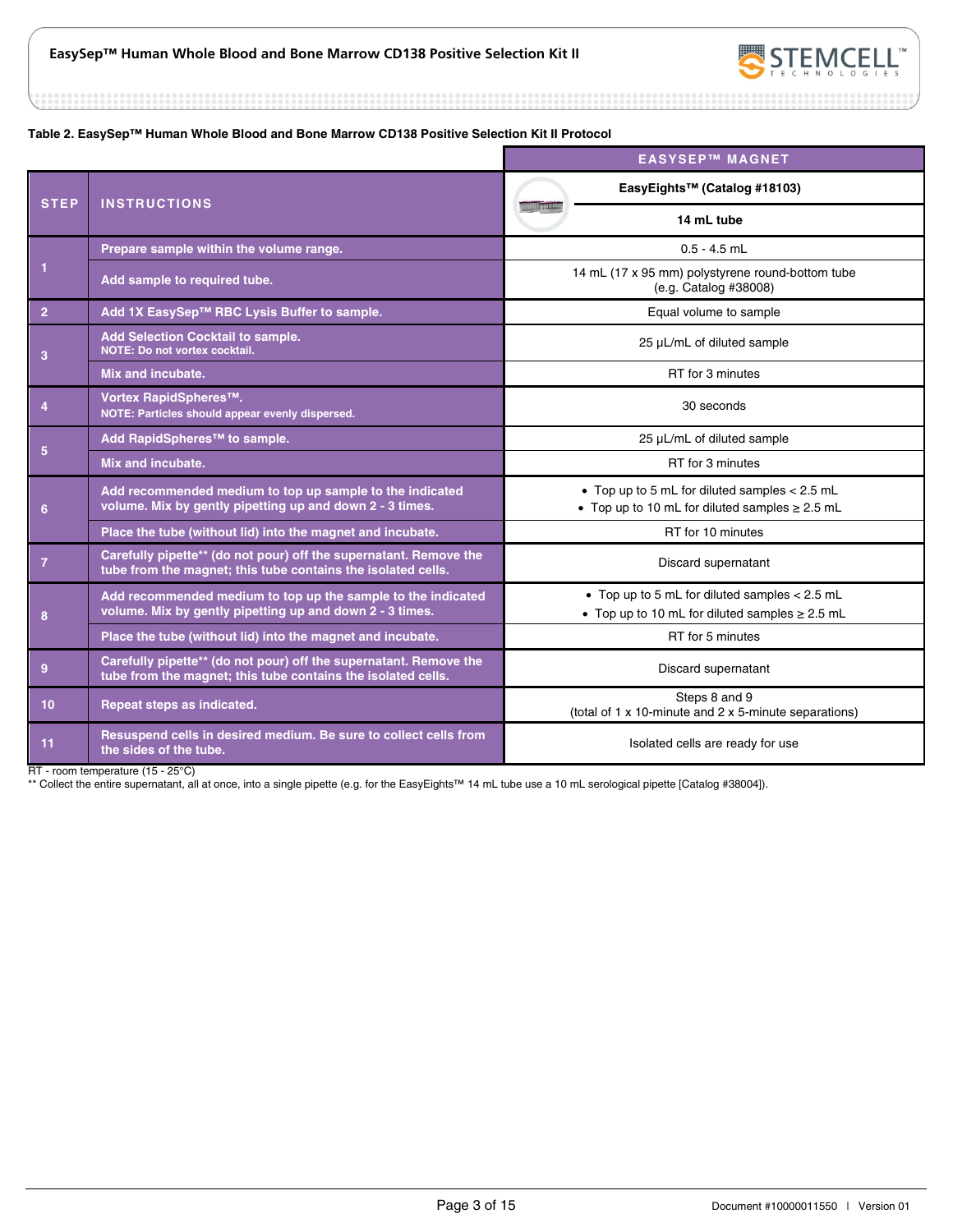

### Directions for Use – Fully Automated RoboSep™ Protocol

See pages 1 and 2 for Sample Preparation and Recommended Medium. Refer to Table 3 for detailed instructions regarding the RoboSep™ procedure.

#### **Table 3. RoboSep™ Human Whole Blood and Bone Marrow CD138 Positive Selection Kit II Protocol**

| <b>STEP</b>    | <b>INSTRUCTIONS</b>                                                                                                                                                                     | RoboSep™<br>E.<br>(Catalog #21000)                                                      |
|----------------|-----------------------------------------------------------------------------------------------------------------------------------------------------------------------------------------|-----------------------------------------------------------------------------------------|
|                | Prepare sample within the volume range.                                                                                                                                                 | $0.5 - 4.5$ mL                                                                          |
|                | Add sample to required tube.                                                                                                                                                            | 14 mL (17 x 95 mm) polystyrene round-bottom tube<br>(e.g. Catalog #38008)               |
| $\overline{2}$ | Add 1X EasySep™ RBC Lysis Buffer to sample.                                                                                                                                             | Equal volume to sample                                                                  |
|                | Select protocol.<br><b>NOTE: Enter volume.</b>                                                                                                                                          | Human CD138 WB and BM Positive Selection II 17887<br>NOTE: Enter diluted sample volume. |
|                | Vortex RapidSpheres™.<br>NOTE: Particles should appear evenly dispersed.                                                                                                                | 30 seconds                                                                              |
| 5              | <b>Load the carousel.</b><br>NOTE: Do not vortex cocktail.                                                                                                                              | Follow on-screen prompts                                                                |
|                | <b>Start the protocol.</b>                                                                                                                                                              | Press the green "Run" button                                                            |
| 6              | Unload the carousel when the run is complete. Remove the tube<br>containing the isolated cells and resuspend in desired medium.<br>Be sure to collect cells from the sides of the tube. | Isolated cells are ready for use                                                        |

### Notes and Tips

### EASYSEP™ RED BLOOD CELL LYSIS BUFFER

EasySep™ Red Blood Cell Lysis Buffer is supplied as a 10X concentrate. Prepare 1X lysis buffer at least 1 hour before use by adding 1 part 10X lysis buffer to 9 parts distilled or Type 1 water. Mix gently and completely before use.

\*Type I water refers to ultrapure water suitable for use in analytical procedures. It is defined by the American Society for Testing and Materials (ASTM) as having a resistivity of > 18 MΩ-cm, a conductivity of < 0.056 μS/cm, and < 50 ppb of total organic carbons (TOC).

#### ASSESSING PURITY

For purity assessment of CD138+ cells by flow cytometry, use the following fluorochrome-conjugated antibody clone:

Anti-Human CD138 (Syndecan-1) Antibody, Clone MI15 (Catalog #60003)

One of the following methods can also be used:

- Stain for intracellular κ (kappa) and λ (lambda) light chains (e.g. procedure described by Ahmann et al.). Plasma cells express either the kappa or lambda light chain.
- Use alternative markers such as fluorochrome-conjugated Anti-Human CD38 Antibody, Clone HIT2 (Catalog #60014) and Anti-Human CD45 Antibody, Clone HI30 (Catalog #60018) to detect CD38+CD45 variable cells (Kumar et al.).
- Use a fluorochrome-conjugated secondary antibody, such as Goat Anti-Mouse IgG (H+L) Antibody, Polyclonal (Catalog #60138).

#### DONOR VARIABILITY

Certain donors express one or more soluble serum factors that can cause cross-linking with magnetic particles. This may result in visible aggregates in the enriched cell fraction following positive selection. These aggregates may appear as a distinct, high side-scatter population on FSC vs. SSC plots during flow cytometry analysis of the enriched fraction. This population consists solely of particles, with no cells or platelets present, as determined by staining with fluorescently labeled antibodies against dextran, CD41, and CD45.

When processing whole blood, potential aggregation can be avoided by washing away the donor plasma. Dilute the sample 5- to 10-fold in the recommended medium, and centrifuge at 300 x g for 10 minutes. Remove as much plasma as possible without disturbing the white and red blood cells, then resuspend the sample to the original volume with recommended medium before beginning the separation procedure.

If the samples have not been washed, any aggregates can be gated out during flow cytometry analysis of the enriched fraction based on their FSC vs. SSC characteristics, or by their lack of CD45 expression.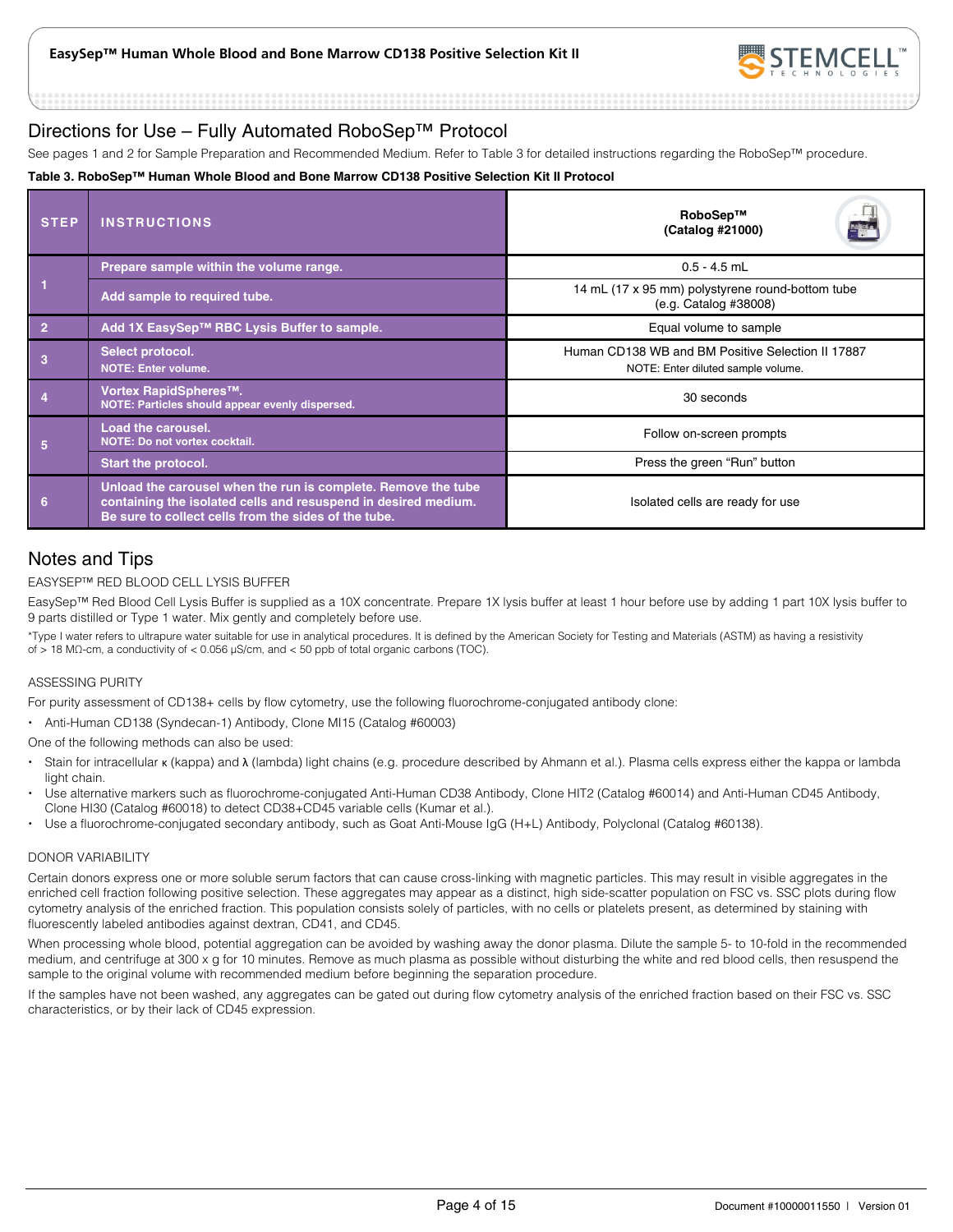

### Data



Starting with fresh whole blood spiked with a multiple myeloma cell line, U266, the CD138+ cell content of the selected fraction typically ranges from 83.7 - 98.3%. In the above example, the purities of the start and final isolated fractions are 9.1% and 90.4%, respectively.

NOTE: For samples with CD138+ starting frequency < 10 - 15%, the CD138+ purity of the isolated fraction may be variable.

NOTE: Red blood cells were removed from the start sample by lysis prior to flow cytometry.

### **References**

Ahmann GJ et al. (1998) A novel three-color, clone-specific fluorescence in situ hybridization procedure for monoclonal gammopathies. Cancer Genet Cytogenet 101(1): 7–11.

Kumar S et al. (2010) Immunophenotyping in multiple myeloma and related plasma cell disorders. Best Pract Res Clin Haematol 23(3): 433–51.

PRODUCTS ARE FOR RESEARCH USE ONLY AND NOT INTENDED FOR HUMAN OR ANIMAL DIAGNOSTIC OR THERAPEUTIC USES UNLESS OTHERWISE STATED. FOR ADDITIONAL INFORMATION ON QUALITY AT STEMCELL, REFER TO WWW.STEMCELL.COM/COMPLIANCE.

Copyright © 2021 by STEMCELL Technologies Inc. All rights reserved including graphics and images. STEMCELL Technologies & Design, STEMCELL Shield Design, Scientists Helping Scientists, EasyEights,<br>EasySep, RapidSpheres, an ensure that the information provided by STEMCELL and its suppliers is correct, it makes no warranties or representations as to the accuracy or completeness of such information.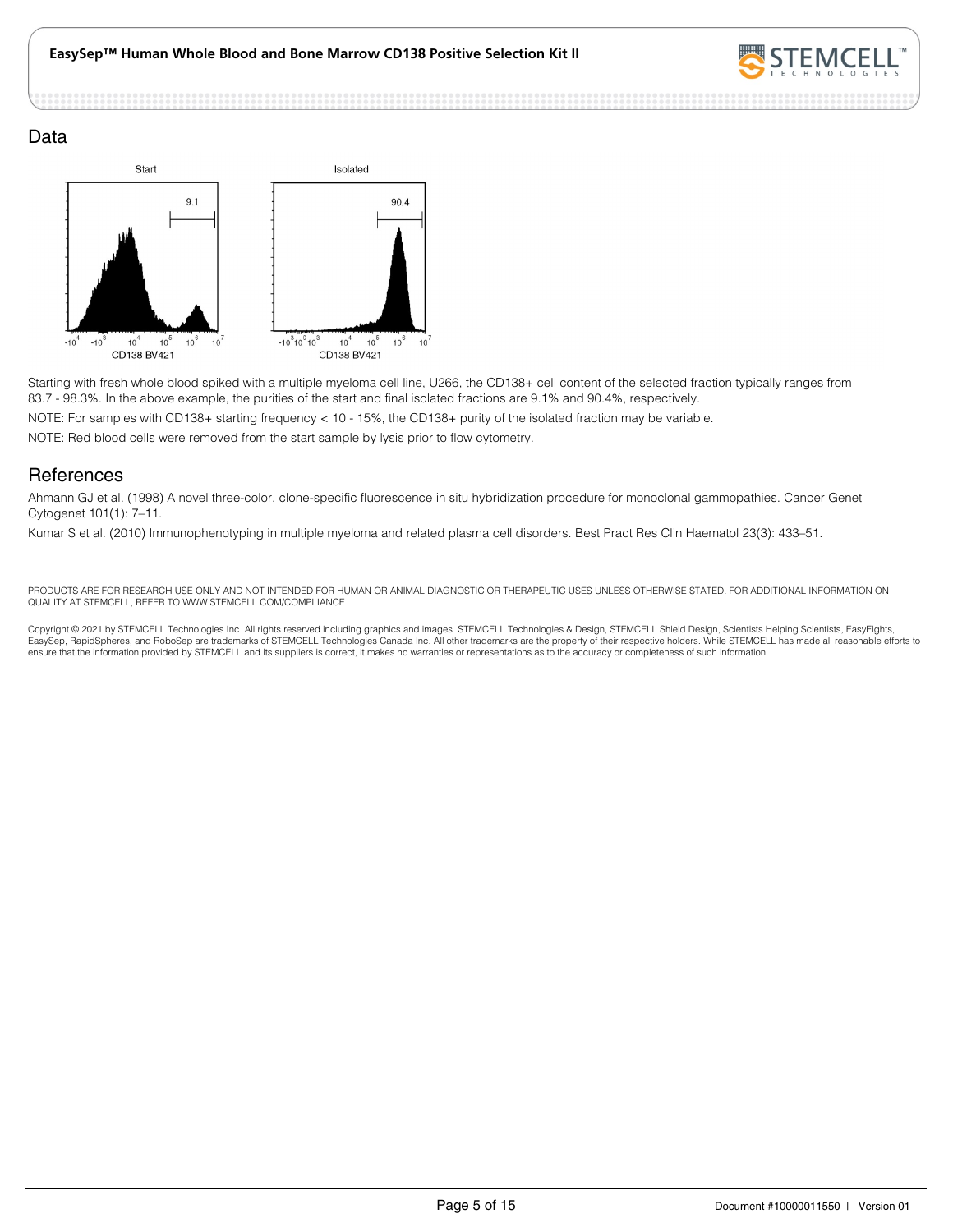**Para procesar 60 mL de sangre total o médula** 

Catalog #17887

Selección positiva

No. de document #10000011550 | Version 01



Scientists Helping Scientists™ | WWW.STEMCELL.COM

TOLL FREE PHONE 1 800 667 0322 . PHONE +1 604 877 0713 INFO@STEMCELL.COM . TECHSUPPORT@STEMCELL.COM FOR GLOBAL CONTACT DETAILS VISIT OUR WEBSITE

# **ESPAÑOL**

### Descripción

Aísla células CD138+ (syndecan-1) altamente purificadas a partir de médula ósea o sangre total mediante selección positiva inmunomagnética.

- Rápido y fácil de usar
- No se requieren columnas.

Este kit se centra en células CD138+ para su selección positiva con anticuerpo, reconociendo el marcador de superficie CD138. Las células deseadas se etiquetan con anticuerpos y partículas magnéticas y son separadas sin columnas usando un imán EasySep™. Las células no deseadas son simplemente desechadas y las células deseadas quedan en el tubo. Las células aisladas estarán inmediatamente disponibles para aplicaciones subsiguientes como hibridación in situ fluorescente (FISH, en inglés), citometría de flujo, cultivos o extracción de ADN/ARN.

### Descripción de los Componentes

| NOMBRE DEL COMPONENTE                                                                     | <b>COMPONENTE Nº</b> | <b>CANTIDAD</b>  | <b>ALMACENAMIENTO</b>                        | VIDA ÚTIL                                                         | <b>FORMATO</b>                                                                                                                    |
|-------------------------------------------------------------------------------------------|----------------------|------------------|----------------------------------------------|-------------------------------------------------------------------|-----------------------------------------------------------------------------------------------------------------------------------|
| EasySep™ Human Whole Blood<br>and Bone Marrow CD138<br>Positive Selection Kit II Cocktail | 17887C               | $3 \times 1$ mL  | Almacenar entre<br>2 °C a 8 °C. No congelar. | Estable hasta la fecha<br>de vencimiento (EXP)<br>de la etiqueta. | Una combinación de<br>anticuerpos monoclonales<br>en PBS con rHA al 0,09%.<br>Incluye un anticuerpo<br>bloqueador de receptor Fc. |
| EasySep™ Dextran<br>RapidSpheres <sup>™</sup> 50100                                       | 50100                | $3 \times 1$ mL  | Almacenar entre<br>2 °C a 8 °C. No congelar. | Estable hasta la fecha<br>de vencimiento (EXP)<br>de la etiqueta. | Una suspensión de<br>partículas magnéticas en<br>agua.                                                                            |
| EasySep™ Red Blood Cell<br>Lysis Buffer, 10X Concentrate                                  | 20110                | $10 \times 1$ mL | Almacenar de 15 °C a 25<br>$^{\circ}C.$      | Estable hasta la fecha<br>de vencimiento (EXP)<br>de la etiqueta. | Un reactivo de lisis de<br>eritrocitos concentrado a<br>10X.                                                                      |

PBS - Tampón fosfato salino; rHA - albumina humana recombinante

Los componentes pueden transportarse a temperatura ambiente (de 15 °C a 25 °C), pero deben almacenarse según se indica anteriormente.

### Información Adicional Sobre La Estabilidad del Reactivo

| I NOMBRE DEL REACTIVO                                 | ALMACENAMIENTO                               | VIDA ÚTIL                                                                                   |
|-------------------------------------------------------|----------------------------------------------|---------------------------------------------------------------------------------------------|
| Tampón de lisis de eritrocitos EasySep™ (dilución 1X) | Almacenar entre 2 °C a 8 °C.<br>No congelar. | Estable hasta 3 meses. No exceder la fecha de<br>vencimiento (EXP) del componente original. |

### Preparación de la Muestra

Para muestras frescas y congeladas, consulte www.stemcell.com/primarycells.

SANGRE PERIFÉRICA

Recolectar la sangre total en un tubo de extracción sanguínea que contenga anticoagulante.

#### MÉDULA ÓSEA

Para evitar la degradación de la muestra y la pérdida de CD138 de los plasmocitos, las muestras deben procesarse lo antes posible y dentro de 72 horas tras su recolección.

- 1. Diluir la muestra entre 5 a 10 veces en D-PBS (sin Ca++ ni Mg++, n° de catálogo 37350) y mezclar suavemente pipeteando arriba y abajo.
- 2. OPCIONAL (recomendado): Humedecer un filtro de 70 μm con D-PBS. Filtrar la muestra a través del filtro humedecido y retirar los fragmentos óseos, agregados celulares y restos. Lavar el filtro con D-PBS.
- 3. Centrifugar las células a 300 x g, durante 10 minutos sin freno.
- 4. Con una pipeta, retirar cuidadosamente el plasma y desecharlo sin tocar el pellet celular. No verter.

OPCIONAL: Con muestras de médula ósea de más de 24 horas, añadir Solución DNase I (1 mg/mL, nº de catálogo 07900) a 100 μg/mL del volumen de muestra original para ayudar a reducir la aglutinación de células. La Solución DNase I puede añadirse directamente a los pellets mezclando suavemente. Incubar a temperatura ambiente (de 15 ˚C a 25 ˚C) de 15 a 30 minutos antes de iniciar el protocolo EasySep™. NOTA: Evitar ciclos repetidos de congelación y descongelación de la Solución DNase I.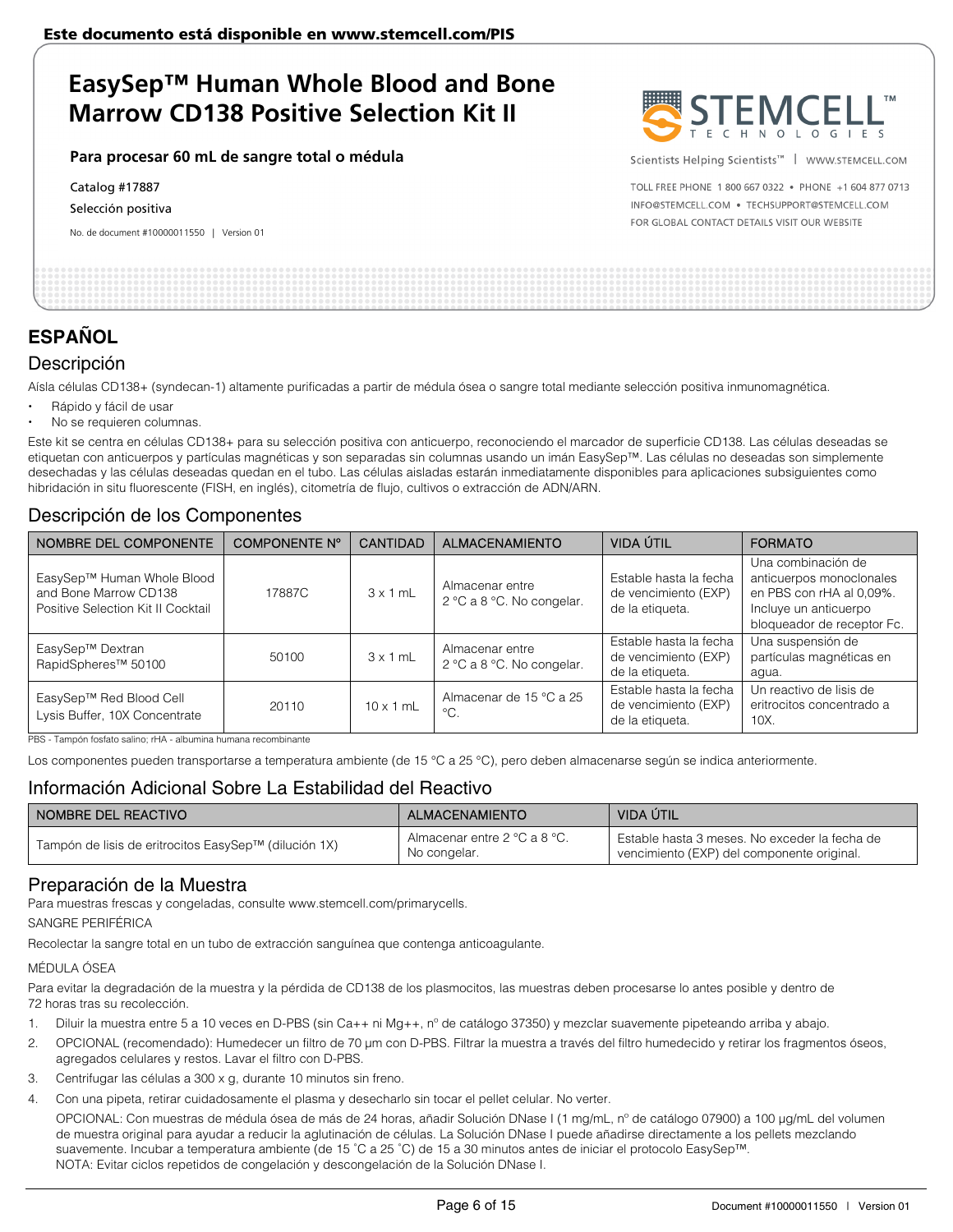

#### 5. Resuspensión del pellet con el tampón EasySep™:

- Si la muestra tiene una celularidad baja o si el volumen de la muestra es ≥ 2.5 mL, vuelva a suspender al volumen original de la muestra.
- Si el volumen de la muestra es < 2.5 mL y tiene celularidad alta o desconocida, vuelva a suspenderla a dos veces el volumen original de la muestra.

#### Medio Recomendado

Tampón EasySep™ (nº de catálogo 20144), tampón RoboSep™ (nº de catálogo 20104), o PBS que contenga suero fetal bovino al 2% (FBS) y 1 mM EDTA. El medio debe estar libre de Ca++ y Mg++.

### Instrucciones de uso – Protocolos EasySep™ manuales

Consultar las páginas 6 y 7 para la preparación de muestra y el medio recomendado. Remítase a las tablas 1 y 2, para instrucciones detalladas respecto de procedimiento EasySep™.

#### **Tabla 1. Protocolo de EasySep™ Human Whole Blood and Bone Marrow CD138 Positive Selection Kit II**

|                |                                                                                                                                                                                | <b>IMÁN EASYSEP™</b>                                                                                                           |  |
|----------------|--------------------------------------------------------------------------------------------------------------------------------------------------------------------------------|--------------------------------------------------------------------------------------------------------------------------------|--|
| <b>PASO</b>    | <b>INSTRUCCIONES</b>                                                                                                                                                           | El imán «The Big Easy» de EasySep™<br>(nº de catálogo 18001)                                                                   |  |
|                | Prepare la muestra dentro del rango de volumen.                                                                                                                                | $0.5 - 4.5$ mL                                                                                                                 |  |
| 1              | Añada la muestra al tubo requerido.                                                                                                                                            | Tubo de poliestireno de fondo redondo de 14 mL (17 mm x 95 mm)<br>(p. ej., nº de catálogo 38008)                               |  |
| $\overline{2}$ | Añada a la muestra tampón de lisis de eritrocitos<br>EasySep™ 1X.                                                                                                              | Iguale el volumen a la muestra                                                                                                 |  |
| 3              | Añada el cóctel de selección a la muestra.<br>NOTA: No mezclar el cóctel con vortex.                                                                                           | 25 µL/mL de muestra diluida                                                                                                    |  |
|                | Mezcle e incube.                                                                                                                                                               | TA durante 3 minutos                                                                                                           |  |
| $\overline{4}$ | Vortex RapidSpheres™.<br>NOTA: Las partículas deben verse uniformemente dispersas.                                                                                             | 30 segundos                                                                                                                    |  |
| 5              | Añada RapidSpheres™ a la muestra.                                                                                                                                              | 25 µL/mL de muestra diluida                                                                                                    |  |
|                | Mezcle e incube.                                                                                                                                                               | TA durante 3 minutos                                                                                                           |  |
| 6              | Añada el medio recomendado para rellenar la muestra hasta<br>el volumen indicado. Mezcle pipeteando suavemente arriba y<br>abajo 2 ó 3 veces.                                  | • Resuspenda hasta 5 mL las muestras diluidas de < $2,5$ mL<br>• Resuspenda hasta 10 mL las muestras diluidas de $\geq 2.5$ mL |  |
|                | Coloque el tubo (sin tapa) dentro del imán e incube.                                                                                                                           | TA durante 10 minutos                                                                                                          |  |
| $\overline{7}$ | Recoja el imán y, con un movimiento continuo, invierta el<br>imán y el tubo*, desechando el sobrenadante. Retire el tubo<br>del imán, este tubo contiene las células aisladas. | Deseche el sobrenadante                                                                                                        |  |
| 8              | Añada el medio recomendado para rellenar la muestra hasta<br>el volumen indicado. Mezcle pipeteando suavemente arriba y<br>abajo 2 ó 3 veces.                                  | • Resuspenda hasta 5 mL las muestras diluidas de < $2,5$ mL<br>• Resuspenda hasta 10 mL las muestras diluidas de $\geq 2.5$ mL |  |
|                | Coloque el tubo (sin tapa) dentro del imán e incube.                                                                                                                           | TA durante 3 minutos                                                                                                           |  |
| 9              | Recoja el imán y, con un movimiento continuo, invierta el<br>imán y el tubo*, desechando el sobrenadante. Retire el tubo<br>del imán, este tubo contiene las células aisladas. | Deseche el sobrenadante.                                                                                                       |  |
| 10             | Repita los pasos según se indican.                                                                                                                                             | Los pasos 8 y 9 (total de 1 separación de 10 minutos y 2 de 3 minutos)                                                         |  |
| 11             | Vuelva a resuspender las células en el medio deseado.<br>Asegúrese de recoger las células de las paredes del tubo.                                                             | Las células aisladas están listas para usarse                                                                                  |  |

TA - temperatura ambiente (de 15 °C a 25 °C)

\* Deje el imán y el tubo invertidos de 2 a 3 segundos, luego vuelva a ponerlo de pie. No sacuda ni seque las gotas que puedan quedar colgando de la boca del tubo.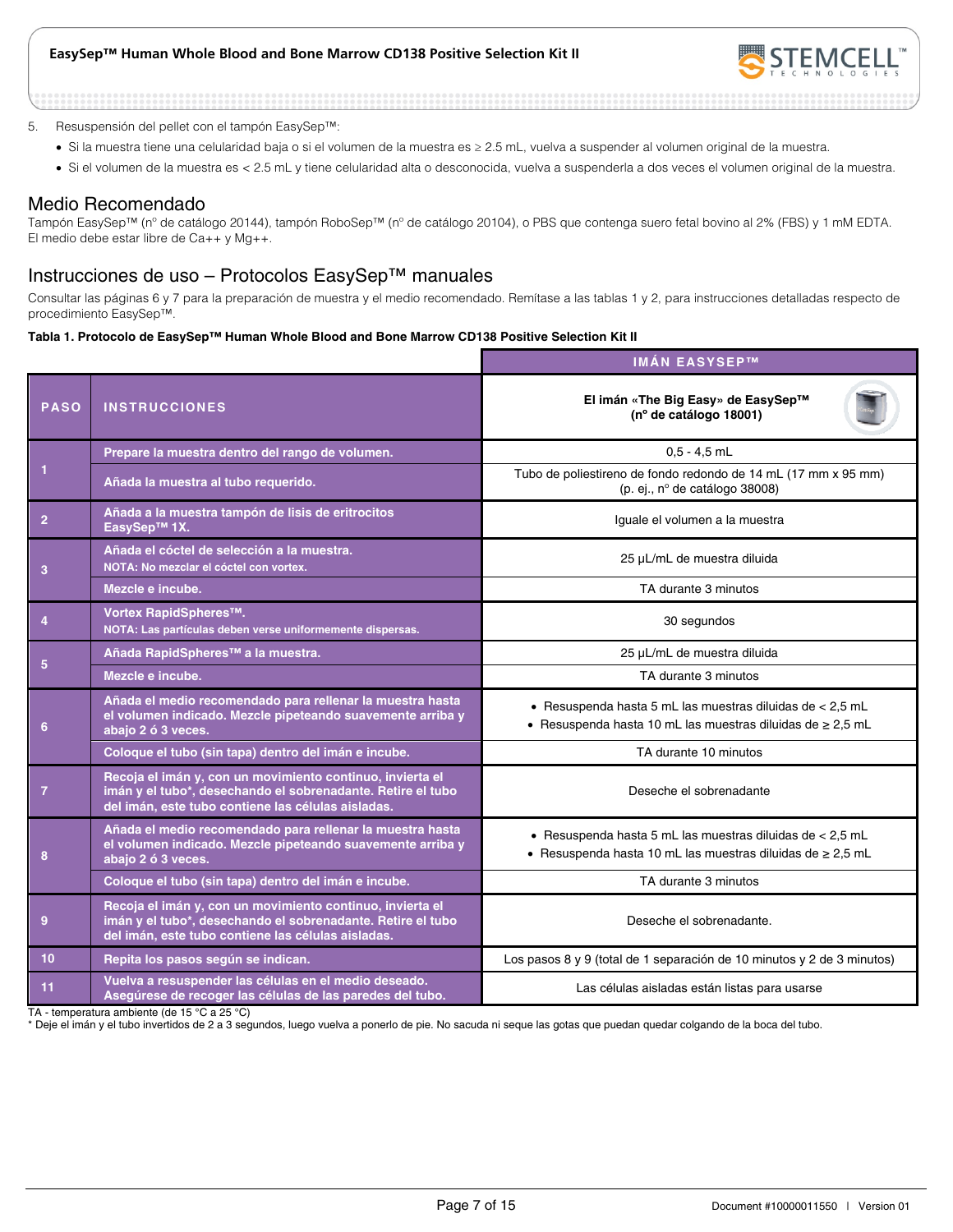

...........

#### **Tabla 2. Protocolo de EasySep™ Human Whole Blood and Bone Marrow CD138 Positive Selection Kit II**

|                |                                                                                                                                               | <b>IMÁN EASYSEP™</b>                                                                                                           |
|----------------|-----------------------------------------------------------------------------------------------------------------------------------------------|--------------------------------------------------------------------------------------------------------------------------------|
| <b>PASO</b>    | <b>INSTRUCCIONES</b>                                                                                                                          | EasyEights™<br>(nº de catálogo 18103)                                                                                          |
|                |                                                                                                                                               | Tubo de 14 mL                                                                                                                  |
|                | Prepare la muestra dentro del rango de volumen.                                                                                               | $0.5 - 4.5$ mL                                                                                                                 |
| 1              | Añada la muestra al tubo requerido.                                                                                                           | Tubo de poliestireno de fondo redondo de 14 mL (17 mm x 95 mm)<br>(p. ej., nº de catálogo 38008)                               |
| $\overline{2}$ | Añadir a la muestra tampón de lisis de eritrocitos EasySep™ a<br>1X.                                                                          | Iguale el volumen a la muestra                                                                                                 |
| 3              | Añada el cóctel de selección a la muestra.<br>NOTA: No mezclar el cóctel con vortex.                                                          | 25 µL/mL de muestra diluida                                                                                                    |
|                | Mezcle e incube.                                                                                                                              | TA durante 3 minutos                                                                                                           |
| $\overline{4}$ | Vortex RapidSpheres™.<br>NOTA: Las partículas deben verse uniformemente dispersas.                                                            | 30 segundos                                                                                                                    |
| 5              | Añada RapidSpheres™ a la muestra.                                                                                                             | 25 µL/mL de muestra diluida                                                                                                    |
|                | Mezcle e incube.                                                                                                                              | TA durante 3 minutos                                                                                                           |
| 6              | Añada el medio recomendado para rellenar la muestra al volumen<br>indicado. Mezcle pipeteando suavemente arriba y abajo 2 ó 3<br>veces.       | · Resuspenda hasta 5 mL las muestras diluidas de < 2,5 mL<br>- Resuspenda hasta 10 mL las muestras diluidas de $\geq 2.5$ mL   |
|                | Coloque el tubo (sin tapa) dentro del imán e incube.                                                                                          | TA durante 10 minutos                                                                                                          |
| $\overline{7}$ | Pipetee cuidadosamente** (no vierta) para desechar el<br>sobrenadante. Retire el tubo del imán, este tubo contiene las<br>células aisladas.   | Deseche el sobrenadante.                                                                                                       |
| 8              | Añada el medio recomendado para rellenar la muestra hasta el<br>volumen indicado. Mezcle pipeteando suavemente arriba y abajo<br>2 ó 3 veces. | • Resuspenda hasta 5 mL las muestras diluidas de $< 2.5$ mL<br>• Resuspenda hasta 10 mL las muestras diluidas de $\geq 2.5$ mL |
|                | Coloque el tubo (sin tapa) dentro del imán e incube.                                                                                          | TA durante 5 minutos                                                                                                           |
| 9              | Pipetee cuidadosamente** (no vierta) para desechar el<br>sobrenadante. Retire el tubo del imán, este tubo contiene las<br>células aisladas.   | Deseche el sobrenadante                                                                                                        |
| 10             | Repita los pasos según se indican.                                                                                                            | Los pasos 8 y 9 (total de 1 separación de 10 minutos y 2 de 5 minutos)                                                         |
| 11             | Vuelva a suspender las células en el medio deseado. Asegúrese<br>de recoger las células de las paredes del tubo.                              | Las células aisladas están listas para usarse                                                                                  |

TA - temperatura ambiente (de 15 °C a 25 °C)

\*\* Recoja todo el sobrenadante de una vez en el interior de una sola pipeta (p. ej., para tubos EasyEights™ de 14 mL, use una pipeta serológica de 10 mL [nº de catálogo 38004]).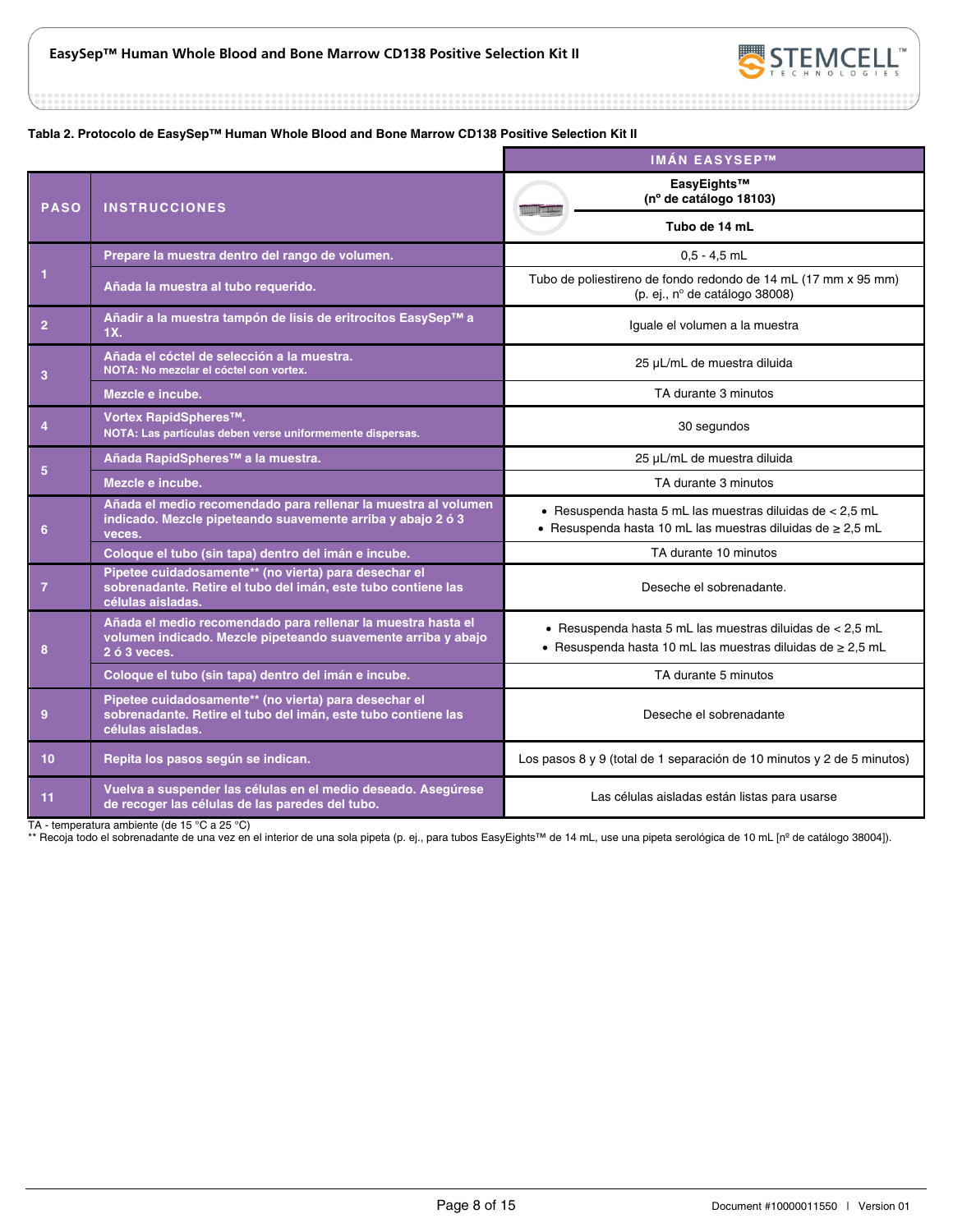

### Instrucciones de Uso – Protocolo RoboSep™ completamente automático

Consultar las páginas 6 y 7 para la preparación de muestra y el medio recomendado. Remítase a la tabla 3, para instrucciones detalladas respecto de procedimiento RoboSep™.

#### **Tabla 3. Protocolo de RoboSep™ Human Whole Blood and Bone Marrow CD138 Positive Selection Kit II**

| <b>PASO</b>    | <b>INSTRUCCIONES</b>                                                                                                                                                                                                | RoboSep™<br>(nº de catálogo 21000)                                                                   |
|----------------|---------------------------------------------------------------------------------------------------------------------------------------------------------------------------------------------------------------------|------------------------------------------------------------------------------------------------------|
|                | Prepare la muestra dentro del rango de volumen.                                                                                                                                                                     | $0.5 - 4.5$ mL                                                                                       |
|                | Añada la muestra al tubo requerido.                                                                                                                                                                                 | Tubo de poliestireno de fondo redondo de 14 mL (17 mm x 95 mm)<br>(p. ej., nº de catálogo 38008)     |
| $\overline{2}$ | Añadir a la muestra tampón de lisis de eritrocitos EasySep™ a 1X.                                                                                                                                                   | Iguale el volumen a la muestra                                                                       |
| 3              | Seleccione el protocolo.<br><b>NOTA: Poner el volumen</b>                                                                                                                                                           | Human CD138 WB and BM Positive Selection II 17887<br>NOTA: Ingresar el volumen de la muestra diluida |
|                | Vortex RapidSpheres™.<br>NOTA: Las partículas deben verse uniformemente dispersas.                                                                                                                                  | 30 segundos                                                                                          |
| 5              | Cargue el carrusel.<br>NOTA: No mezclar el cóctel con vortex.                                                                                                                                                       | Siga los mensajes en pantalla                                                                        |
|                | Inicie el protocolo.                                                                                                                                                                                                | Pulse el botón verde «Run»                                                                           |
| 6              | Descargue el carrusel cuando termine la ejecución. Retire el tubo<br>que contiene las células aisladas y vuelva a suspenderlas en el<br>medio deseado. Asegúrese de recoger las células de las paredes<br>del tubo. | Las células aisladas están listas para usarse                                                        |

### Notas y Consejos

#### TAMPÓN DE LISIS DE ERITROCITOS EASYSEP™

El tampón de lisis de eritrocitos EasySep™ se provee como concentrado a 10X. Prepare un tapón de lisis de 1X al menos 1 hora antes de añadir 1 parte de tampón de lisis a 10X a 9 partes de agua destilada o de Tipo 1. Mezcle suave y completamente antes de usarla.

\*El agua Tipo I se refiere a agua ultrapura adecuada para usarse en procedimientos analíticos. Según la Sociedad Americana para Pruebas y Materiales (ASTM, siglas en inglés), posee una resistividad de > 18 MΩ-cm, una conductividad de < 0,056 μS/cm y carbono orgánico total (TOC) de < 50 ppb.

#### CÓMO EVALUAR LA PUREZA

Para evaluar la pureza de las células CD138+ mediante citometría de flujo, emplee el siguiente clon de anticuerpos conjugados con fluorocromo:

Anti-Human CD138 (Syndecan-1) Antibody, Clone MI15 (nº de catálogo 60003)

Se puede emplear uno de los siguientes métodos:

- Tinción de cadenas ligeras intracelulares κ (kappa) y λ (lambda) (procedimiento de ejemplo descrito en Ahmann et al.). Los plasmocitos expresan la cadena ligera de kappa o lambda.
- Emplee marcadores alternativos como Anti-Human CD38 Antibody, Clone HIT2 (nº de catálogo 60014) y Anti-Human CD45 Antibody, Clone HI30 (nº de catálogo 60018) conjugados con fluorocromo para detectar células variables CD38+CD45 (Kumar et al.).
- Usar un anticuerpo secundario conjugado con fluorocromo, como Goat Anti-Mouse IgG (H+L) Antibody, Polyclonal (nº de catálogo 60138).

#### VARIABILIDAD DEL DONANTE

Ciertos donantes expresan uno o más factores séricos solubles que pueden causar entrecruzamiento con partículas magnéticas. Esto puede resultar en agregados visibles en la fracción celular enriquecida después de la selección positiva. Estos agregados pueden aparecer como una población distinta de alta dispersión lateral en los gráficos FSC frente a SSC durante el análisis de citometría de flujo de la fracción enriquecida. Esta población consta únicamente de partículas, sin células ni plaquetas presentes, según se determina mediante tinción con anticuerpos marcados con fluorescencia contra dextrano, CD41 y CD45.

Cuando se procesa sangre total, se puede evitar la agregación potencial lavando el plasma del donante. Diluir la muestra de 5 a 10 veces en el medio recomendado y centrifugar a 300 x g durante 10 minutos. Retire la mayor cantidad de plasma posible sin alterar los glóbulos blancos y rojos, luego resuspenda la muestra al volumen original con el medio recomendado antes de comenzar el procedimiento de separación.

Si las muestras no se han lavado, los agregados se pueden eliminar durante el análisis de citometría de flujo de la fracción enriquecida en función de sus características FSC frente a SSC, o debido a su falta de expresión de CD45.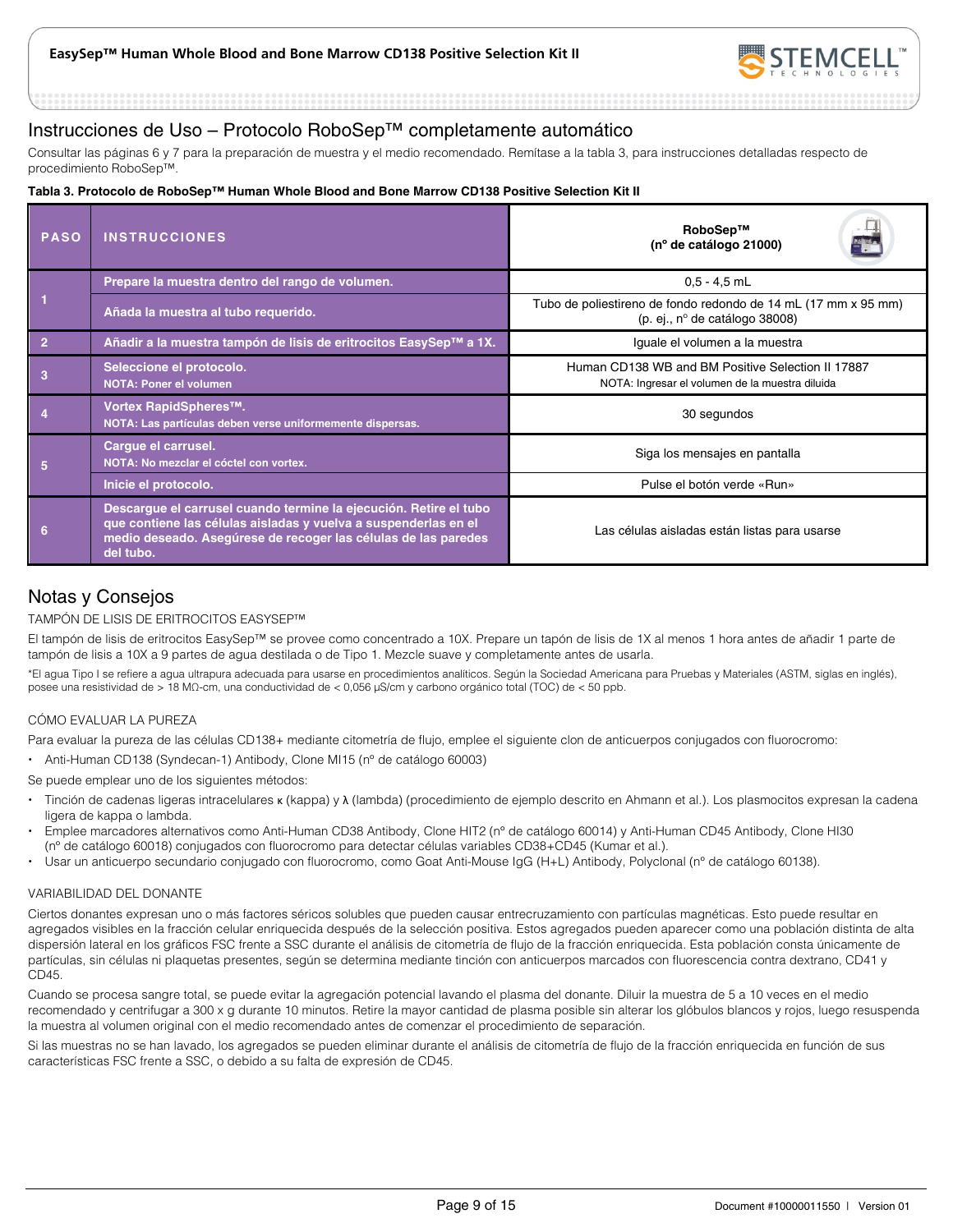

#### Datos



Comenzando con sangre total fresca enriquecida con una línea celular de mieloma múltiple, U266, el contenido celular de CD138+ de la fracción seleccionada normalmente fluctúa entre 83,7% y 98,3%. En el ejemplo anterior, las purezas de las fracciones aisladas inicial y final son 9.1% y 90.4%, respectivamente. NOTA: En muestras de CD138+ con una frecuencia de inicio de < 10 - 15%, la pureza de CD138+ de la fracción aislada puede ser variable. NOTA: Se retiraron los eritrocitos de la muestra inicial mediante lisis antes de la citometría de flujo.

### **Referencias**

Ahmann GJ et al. (1998) A novel three-color, clone-specific fluorescence in situ hybridization procedure for monoclonal gammopathies. Cancer Genet Cytogenet 101(1): 7–11.

Kumar S et al. (2010) Immunophenotyping in multiple myeloma and related plasma cell disorders. Best Pract Res Clin Haematol 23(3): 433–51.

LOS PRODUCTOS SON SOLO PARA USO EN INVESTIGACIONES Y NO ESTÁN PREVISTOS PARA DIAGNÓSTICO HUMANO NI ANIMAL, NI USOS TERAPÉUTICOS, SALVO QUE SE INDIQUE LO CONTRARIO. PARA OBTENER INFORMACIÓN ADICIONAL SOBRE LA CALIDAD EN STEMCELL, REMÍTASE A WWW.STEMCELL.COM/COMPLIANCE.

Copyright © 2021 de STEMCELL Technologies Inc. Todos los derechos reservados incluyendo los gráficos e imágenes. STEMCELL Technologies & Design, STEMCELL Shield Design, Scientists Helping<br>Scientists, EasyEights, EasySep, R bien STEMCELL ha hecho todos los esfuerzos razonables para garantizar que la información facilitada por STEMCELL y sus proveedores sea correcta, no ofrece garantías ni declaraciones cuanto a la exactitud de dicha información.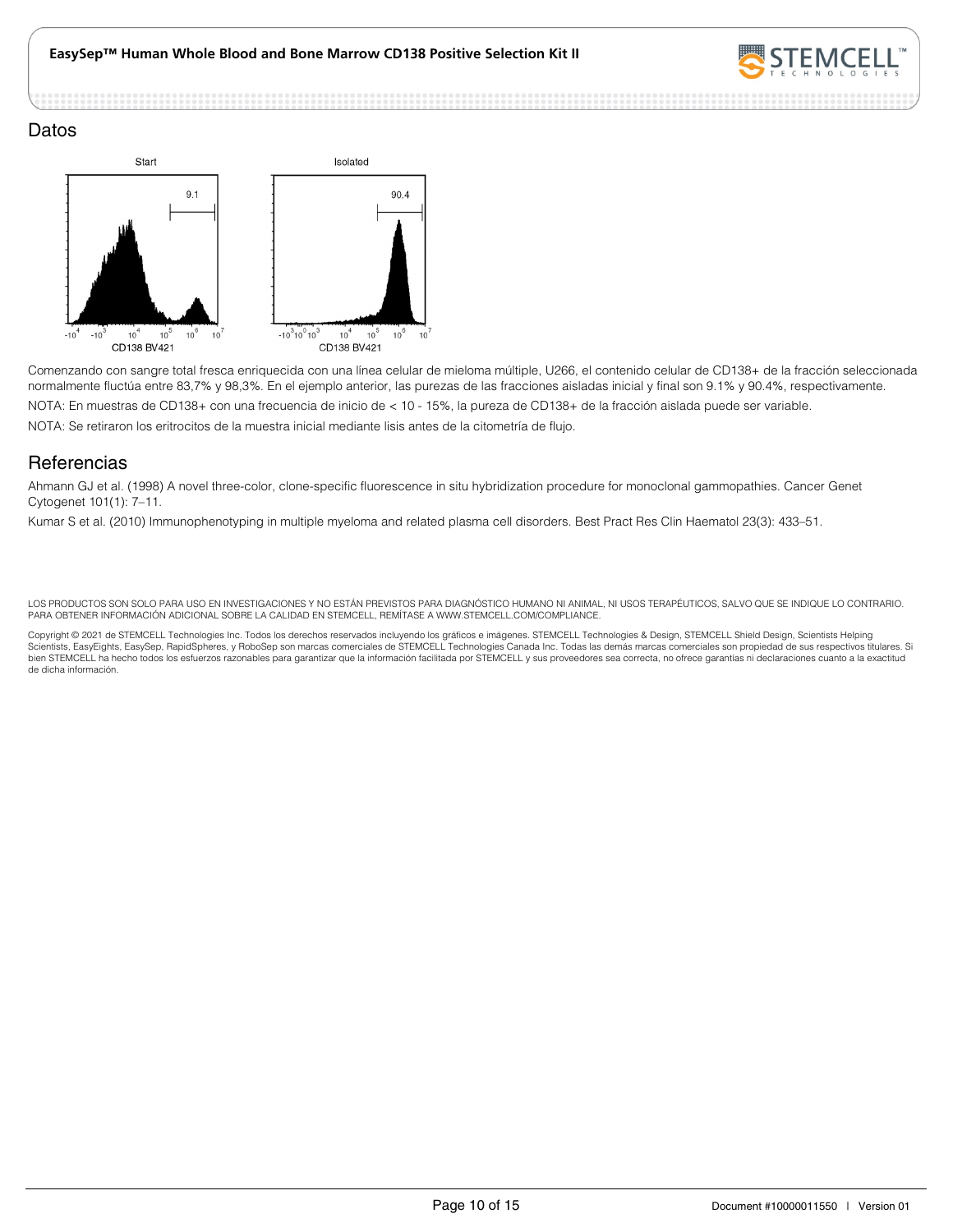### **Para processamento de 60 mL de sangue total ou de medula óssea**

Núm. de catálogo 17887

Seleção positiva

Documento nº 10000011550 | Versão 01



Scientists Helping Scientists™ | WWW.STEMCELL.COM

TOLL FREE PHONE 1 800 667 0322 . PHONE +1 604 877 0713 INFO@STEMCELL.COM . TECHSUPPORT@STEMCELL.COM FOR GLOBAL CONTACT DETAILS VISIT OUR WEBSITE

## **PORTUGUÊS** Descrição

Isolamento de células CD138+ (sindecano-1) altamente purificadas de medula óssea ou sangue total frescos por meio de seleção positiva imunomagnética.

- Rápido e fácil de utilizar
- Não são necessárias colunas

Este kit alveja as células CD138+ para seleção positiva com um anticorpo que reconhece o marcador de superfície CD138. As células desejadas são marcadas com anticorpos e partículas magnéticas e separadas sem colunas utilizando um imã EasySep™. As células não desejadas são simplesmente despejadas enquanto as células desejadas ficam no tubo. As células isoladas estão imediatamente disponíveis para várias aplicações, tais como a hibridização fluorescente in situ (FISH, em inglês), citometria de fluxo, cultura ou extração de ADN/ARN.

### Descrição dos Componentes

| NOME DO COMPONENTE                                                                        | N. <sup>o</sup> DO<br><b>COMPONENTE</b> | <b>QUANTIDADE</b> | <b>ARMAZENAMENTO</b>                     | PRAZO DE<br><b>VALIDADE</b>                                    | <b>FORMATO</b>                                                                                                            |
|-------------------------------------------------------------------------------------------|-----------------------------------------|-------------------|------------------------------------------|----------------------------------------------------------------|---------------------------------------------------------------------------------------------------------------------------|
| EasySep™ Human Whole Blood<br>and Bone Marrow CD138<br>Positive Selection Kit II Cocktail | 17887C                                  | $3 \times 1$ mL   | Armazenar a 2 - 8 °C.<br>Não congelar.   | Estável até à data de<br>validade (EXP)<br>indicada no rótulo. | Uma combinação de<br>anticorpos monoclonais em<br>PBS com 0,09% rHA. Inclui<br>um recetor Fc de bloqueio<br>de anticorpo. |
| EasySep™ Dextran<br>RapidSpheres <sup>™</sup> 50100                                       | 50100                                   | $3 \times 1$ mL   | Armazenar a $2 - 8$ °C.<br>Não congelar. | Estável até à data de<br>validade (EXP)<br>indicada no rótulo. | Uma suspensão de<br>partículas magnéticas em<br>água.                                                                     |
| EasySep™ Red Blood Cell<br>Lysis Buffer, 10X Concentrate                                  | 20110                                   | $1 \times 10$ mL  | Armazenar a 15 - 25 °C.                  | Estável até à data de<br>validade (EXP)<br>indicada no rótulo. | Um reagente para lise de<br>hematies concentrado a 10X.                                                                   |

PBS - solução salina tamponada com fosfato; rHA - albumina recombinante humana

Os componentes podem ser enviados à temperatura ambiente (15 - 25 °C), mas devem ser armazenados conforme indicado acima.

### Informação Adicional Sobre a Estabilidade do Reagente

| I NOME DO REAGENTE                                  | ARMAZENAMENTO                          | <b>PRAZO DE VALIDADE</b>                                                                     |
|-----------------------------------------------------|----------------------------------------|----------------------------------------------------------------------------------------------|
| Tampão de Lise de hematies EasySep™ (diluição a 1X) | Armazenar a 2 - 8 °C.<br>Não congelar. | Estável durante até 3 meses. Não exceder a data<br>de validade (EXP) do componente original. |

### Preparação da Amostra

Para amostras frescas e congeladas disponíveis, consultar www.stemcell.com/primarycells.

SANGUE PERIFÉRICO

Recolher sangue total num tubo de colheita de sangue contendo um anticoagulante.

#### MEDULA ÓSSEA

Para evitar a degradação da amostra e a perda de CD138 das células plasmáticas frágeis, as amostras devem ser processadas tão rapidamente quanto possível e no prazo de 72 horas após a colheita.

- 1. Diluir a amostra 5 a 10 vezes em D-PBS (sem Ca++ e Mg++; núm. de catálogo 37350) e misturar suavemente com a pipeta.
- 2. OPCIONAL (recomendado): Molhar previamente um filtro de 70 μm com D-PBS. Filtrar a amostra pelo filtro previamente molhado para retirar fragmentos de osso, agregados de células e detritos. Lavar o filtro com D-PBS.
- 3. Centrifugar as células a 300 x g durante 10 minutos sem o travão.
- 4. Usando a pipeta, retirar cuidadosamente e descartar o plasma, sem perturbar o pellet celular. Não despejar.

OPCIONAL: Para amostras de medula óssea com menos de 24 horas, adicionar DNase I Solução (1 mg/mL; núm. de catálogo 07900) a 100 μg/mL do volume da amostra original para ajudar a reduzir a aglomeração de células. A DNase I Solução pode ser adicionada diretamente às células agregadas com uma mistura suave. Incubar à temperatura ambiente (15 - 25 ˚C) durante 15 a 30 minutos antes de iniciar o protocolo EasySep™.

NOTA: Evitar os ciclos repetitivos de congelar-descongelar da DNase I Solução.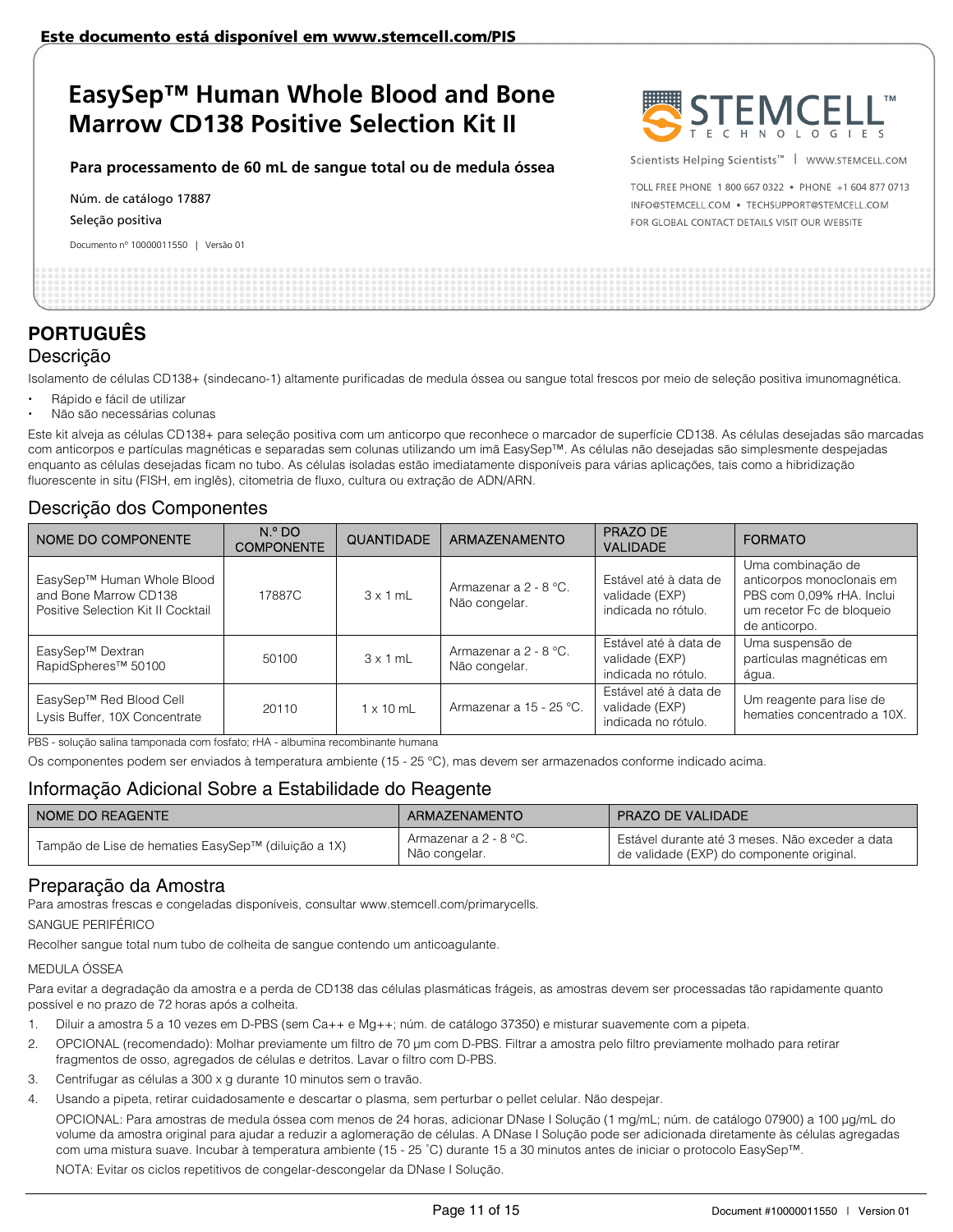

- 5. Ressuspender o pellet celular com o Tampão EasySep™:
	- Se a amostra tiver uma baixa celularidade, ou se o volume da amostra for ≥ 2,5 mL, ressuspender ao volume da amostra original.
	- Se o volume da amostra for inferior a 2,5 mL e tiver uma alta celularidade ou a celularidade for desconhecida, ressuspender a duas vezes o volume da amostra original.

### Meio Recomendado

Tampão EasySep™ (núm. de catálogo 20144), Tampão RoboSep™ (núm. de catálogo 20104) ou PBS contendo 2% de soro fetal bovino (FBS) e 1 mM de EDTA. O meio deve estar isento de Ca++ e Mg++.

### Instruções de Utilização – Protocolos Manuais do EasySep™

Consultar páginas 11 e 12 para ver a "Preparação da Amostra" e o "Meio Recomendado". Consultar as Tábuas 1 e 2 para ver instruções pormenorizadas sobre o procedimento do EasySep™.

#### **Tabela 1. Protocolo do EasySep™ Human Whole Blood and Bone Marrow CD138 Positive Selection Kit II**

|                |                                                                                                                                                                    | ÍMAN EASYSEP™                                                                                                |  |  |
|----------------|--------------------------------------------------------------------------------------------------------------------------------------------------------------------|--------------------------------------------------------------------------------------------------------------|--|--|
| <b>ETAPA</b>   | <b>INSTRUÇÕES</b>                                                                                                                                                  | Íman "Big Easy" EasySep™<br>(Núm. de catálogo 18001)                                                         |  |  |
|                | Preparar a amostra dentro da variação de volume.                                                                                                                   | $0.5 - 4.5$ mL                                                                                               |  |  |
|                | Adicionar a amostra ao tubo correto.                                                                                                                               | Tubo de 14 mL (17 x 95 mm) de poliestireno com fundo arredondado<br>(p. ex., núm. de catálogo 38008)         |  |  |
| $\overline{2}$ | Adicionar 1X Tampão de Lise de hematies EasySep™ à<br>amostra.                                                                                                     | Volume igual à amostra                                                                                       |  |  |
| 3              | Adicionar Cocktail de Seleção à amostra.<br>NOTA: Não agitar o cocktail em vórtex.                                                                                 | 25 µL/mL de amostra diluída                                                                                  |  |  |
|                | Misturar e incubar.                                                                                                                                                | TA durante 3 minutos                                                                                         |  |  |
|                | Vortex RapidSpheres™.<br>NOTA: As partículas devem estar igualmente dispersas.                                                                                     | 30 segundos                                                                                                  |  |  |
| 5              | Adicionar RapidSpheres <sup>™</sup> à amostra.                                                                                                                     | 25 µL/mL de amostra diluída                                                                                  |  |  |
|                | Misturar e incubar.                                                                                                                                                | TA durante 3 minutos                                                                                         |  |  |
| 6              | Adicionar o meio recomendado para encher a amostra até ao<br>volume indicado. Misturar com a pipeta 2 - 3 vezes.                                                   | • Encher até 5 mL para amostras diluídas < 2,5 mL<br>• Encher até 10 mL para amostras diluídas ≥ 2,5 mL      |  |  |
|                | Colocar o tubo (sem tampa) num íman e incubar.                                                                                                                     | TA durante 10 minutos                                                                                        |  |  |
| -7             | Pegar no íman e num só movimento contínuo inverter o imã<br>e o tubo,* despejando o sobrenadante. Retirar o tubo do<br>íman; este tubo contém as células isoladas. | Descartar o sobrenadante                                                                                     |  |  |
| 8              | Adicionar o meio recomendado para encher a amostra até ao<br>volume indicado. Misturar com a pipeta 2 - 3 vezes.                                                   | · Encher até 5 mL para amostras diluídas < 2,5 mL<br>• Encher até 10 mL para amostras diluídas $\geq 2.5$ mL |  |  |
|                | Colocar o tubo (sem tampa) num íman e incubar.                                                                                                                     | TA durante 3 minutos                                                                                         |  |  |
| 9              | Pegar no íman e num só movimento contínuo inverter o imã<br>e o tubo,* despejando o sobrenadante. Retirar o tubo do imã;<br>este tubo contém as células isoladas.  | Descartar o sobrenadante                                                                                     |  |  |
| 10             | Repetir as etapas como indicado.                                                                                                                                   | Etapas 8 e 9<br>(separações num total de 1 x 10 minutos e 2 x 3 minutos)                                     |  |  |
| 11             | Ressuspender as células no meio desejado. Não esquecer de<br>recolher as células nos lados do tubo.                                                                | As células isoladas estão prontas para uso                                                                   |  |  |

TA - temperatura ambiente (15 - 25 °C)

\* Deixar o íman e o tubo invertido durante 2 - 3 segundos, depois voltar a virar para cima. Não agitar nem absorver as gotas que possam ficar presas no bocal do tubo.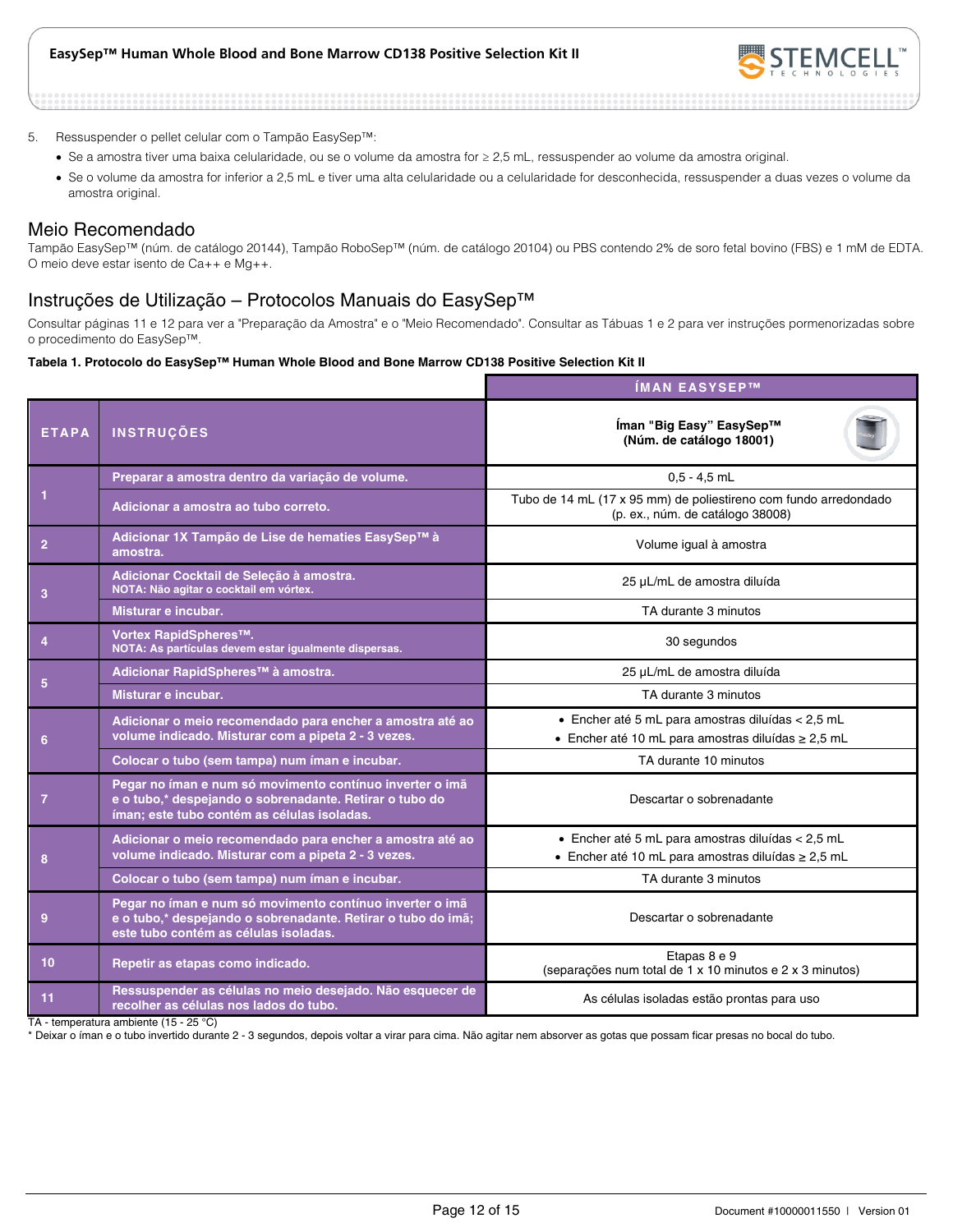



#### **Tabela 2. Protocolo do EasySep™ Human Whole Blood and Bone Marrow CD138 Positive Selection Kit II**

|                |                                                                                                                                     | ÍMAN EASYSEP™                                                                                                |  |
|----------------|-------------------------------------------------------------------------------------------------------------------------------------|--------------------------------------------------------------------------------------------------------------|--|
| <b>ETAPA</b>   | <b>INSTRUÇÕES</b>                                                                                                                   | EasyEights™ (núm. de catálogo 18103)                                                                         |  |
|                |                                                                                                                                     | Tubo de 14 mL                                                                                                |  |
|                | Preparar a amostra dentro da variação de volume.                                                                                    | $0.5 - 4.5$ mL                                                                                               |  |
|                | Adicionar a amostra ao tubo correto.                                                                                                | Tubo de 14 mL (17 x 95 mm) de poliestireno com fundo arredondado<br>(p. ex., núm. de catálogo 38008)         |  |
| $\overline{2}$ | Adicionar 1X Tampão de Lise de hematies EasySep™ à<br>amostra.                                                                      | Volume igual à amostra                                                                                       |  |
| 3              | Adicionar Cocktail de Seleção à amostra.<br>NOTA: Não agitar o cocktail em vórtex.                                                  | 25 µL/mL de amostra diluída                                                                                  |  |
|                | Misturar e incubar.                                                                                                                 | TA durante 3 minutos                                                                                         |  |
|                | Vortex RapidSpheres™.<br>NOTA: As partículas devem estar igualmente dispersas.                                                      | 30 segundos                                                                                                  |  |
|                | Adicionar RapidSpheres™ à amostra.                                                                                                  | 25 µL/mL de amostra diluída                                                                                  |  |
| 5              | Misturar e incubar.                                                                                                                 | TA durante 3 minutos                                                                                         |  |
| 6              | Adicionar o meio recomendado para encher a amostra até ao<br>volume indicado. Misturar com a pipeta 2 - 3 vezes.                    | · Encher até 5 mL para amostras diluídas < 2,5 mL<br>- Encher até 10 mL para amostras diluídas $\geq 2.5$ mL |  |
|                | Colocar o tubo (sem tampa) num íman e incubar.                                                                                      | TA durante 10 minutos                                                                                        |  |
| $\overline{7}$ | Com cuidado, pipetar** (não despejar) o sobrenadante para<br>fora. Retirar o tubo do íman; este tubo contém as células<br>isoladas. | Descartar o sobrenadante                                                                                     |  |
| 8              | Adicionar o meio recomendado para encher a amostra até ao<br>volume indicado. Misturar com a pipeta 2 - 3 vezes.                    | · Encher até 5 mL para amostras diluídas < 2,5 mL<br>• Encher até 10 mL para amostras diluídas $\geq 2.5$ mL |  |
|                | Colocar o tubo (sem tampa) num íman e incubar.                                                                                      | TA durante 5 minutos                                                                                         |  |
| 9              | Com cuidado, pipetar** (não despejar) o sobrenadante para<br>fora. Retirar o tubo do íman; este tubo contém as células<br>isoladas. | Descartar o sobrenadante                                                                                     |  |
| 10             | Repetir as etapas como indicado.                                                                                                    | Etapas 8 e 9<br>(separações num total de 1 x 10 minutos e 2 x 5 minutos)                                     |  |
| 11             | Ressuspender as células no meio desejado. Não esquecer de<br>recolher as células nos lados do tubo.                                 | As células isoladas estão prontas para uso                                                                   |  |

TA - temperatura ambiente (15 - 25 °C)

\*\* Recolher todo o sobrenadante, todo de uma vez, numa só pipeta (por exemplo, com o tubo EasyEights™ de 14 mL, utilizar uma pipeta serológica de 10 mL [núm. de catálogo 38004]).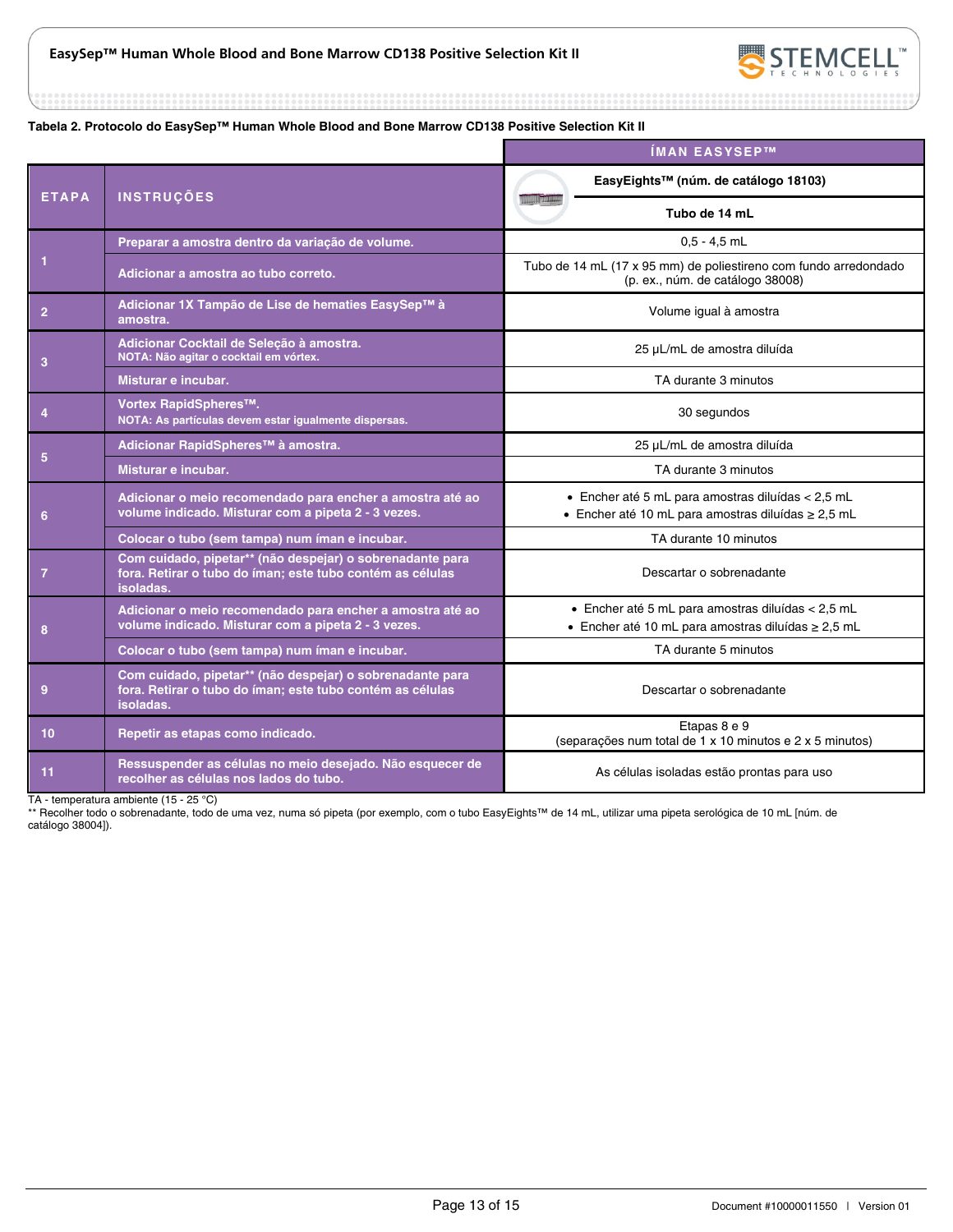

### Instruções de Utilização – Protocolo do RoboSep™ Totalmente Automatizado

Consultar páginas 11 e 12 para ver a "Preparação da Amostra" e o "Meio Recomendado". Consultar a Tabela 3 para ver instruções pormenorizadas relativamente ao procedimento do RoboSep™.

#### **Tabela 3. Protocolo do RoboSep™ Human Whole Blood and Bone Marrow CD138 Positive Selection Kit II**

| <b>ETAPA</b> | <b>INSTRUÇÕES</b>                                                                                                                                                                                       | RoboSep™<br>(núm. de catálogo 21000)                                                                 |  |  |
|--------------|---------------------------------------------------------------------------------------------------------------------------------------------------------------------------------------------------------|------------------------------------------------------------------------------------------------------|--|--|
|              | Preparar a amostra dentro da variação de volume.                                                                                                                                                        | $0.5 - 4.5$ mL                                                                                       |  |  |
|              | Adicionar a amostra ao tubo correto.                                                                                                                                                                    | Tubo de 14 mL (17 x 95 mm) de poliestireno com fundo arredondado<br>(p. ex., núm. de catálogo 38008) |  |  |
|              | Adicionar 1X Tampão de Lise de hematies EasySep™ à amostra.                                                                                                                                             | Volume igual à amostra                                                                               |  |  |
| 3            | Selecionar o protocolo.<br>NOTA: Introduzir o volume.                                                                                                                                                   | Human CD138 WB and BM Positive Selection II 17887<br>NOTA: Introduzir o volume da amostra diluída.   |  |  |
|              | Vortex RapidSpheres™.<br>NOTA: As partículas devem estar igualmente dispersas.                                                                                                                          | 30 segundos                                                                                          |  |  |
| 5            | Carregar o carrossel.<br>NOTA: Não agitar o cocktail em vórtex.                                                                                                                                         | Seguir as indicações que aparecem no ecrã                                                            |  |  |
|              | Iniciar o protocolo.                                                                                                                                                                                    | Pressionar o botão verde "Run" (Executar)                                                            |  |  |
| 6            | Descarregar o carrossel quando o processo tiver terminado.<br>Retirar o tubo contendo as células isoladas e ressuspender no<br>meio desejado. Não esquecer de recolher as células nos lados do<br>tubo. | As células isoladas estão prontas para uso                                                           |  |  |

### Notas e sugestões

#### TAMPÃO DE LISE DE HEMATIES EASYSEP™

O Tampão de Lise de hematies EasySep™ é fornecido como um concentrado a 10X. Preparar 1X tampão de lise, pelo menos 1 hora antes do uso, adicionando 1 parte de tampão de lise a 10X a 9 partes de água destilada ou Tipo 1. Misturar suavemente e completamente antes do uso.

\*A água de Tipo 1 refere-se a água ultra pura adequada para uso em procedimentos analíticos. É definida pela American Society for Testing and Materials (ASTM - Sociedade Americana para Testes e Materiais) como tendo uma resistividade de > 18 MΩ-cm, uma condutividade de < 0,056 μS/cm e < 50 ppb de carbono orgânico total (COT).

#### AVALIAÇÃO DA PUREZA

Para avaliar a pureza das células CD138+ por meio de citometria de fluxo, utilizar o seguinte clone de anticorpo conjugado com fluorocromo:

Anti-Human CD138 (Syndecan-1) Antibody, Clone MI15 (núm. de catálogo 60003)

Também pode ser utilizado um dos seguintes métodos:

- Marcar as cadeias leves intracelulares κ (kappa) e λ (lambda) (por exemplo, o procedimento descrito por Ahmann et al.). As células de plasma expressam a cadeia leve kappa ou lambda.
- Utilizar marcadores alternativos, tais como o Anti-Human CD38 Antibody, Clone HIT2 com fluorocromo, Clone HIT2 (núm. de catálogo 60014) e o Anti-Human CD45 Antibody, Clone HI30 (núm. de catálogo 60018) para detetar as células variáveis CD38+CD45 (Kumar et al.).
- Utilizar um anticorpo secundário conjugado com fluorocromo, tal como o Goat Anti-Mouse IgG (H+L) Antibody, Polyclonal (núm. de catálogo 60138).

#### VARIABILIDADE DO DOADOR

Certos doadores expressam um ou mais fatores séricos solúveis que podem causar reticulação com partículas magnéticas. Isso pode resultar em agregados visíveis na fração de células enriquecidas após a seleção positiva. Esses agregados podem aparecer como uma população de dispersão lateral alta distinta em gráficos de FSC vs. SSC durante a análise de citometria de fluxo da fração enriquecida. Esta população consiste apenas em partículas, sem células ou plaquetas presentes, conforme determinado pela coloração com anticorpos marcados com fluorescência contra dextrano, CD41 e CD45.

Ao processar o sangue total, a agregação potencial pode ser evitada lavando o plasma do doador. Diluir a amostra 5 a 10 vezes no meio recomendado e centrifugar a 300 x g por 10 minutos. Remova o máximo de plasma possível sem perturbar os glóbulos brancos e vermelhos e, em seguida, ressuspenda a amostra ao volume original com o meio recomendado antes de iniciar o procedimento de separação.

Se as amostras não foram lavadas, quaisquer agregados podem ser eliminados durante a análise de citometria de fluxo da fração enriquecida com base em suas características FSC vs. SSC, ou por sua falta de expressão de CD45.